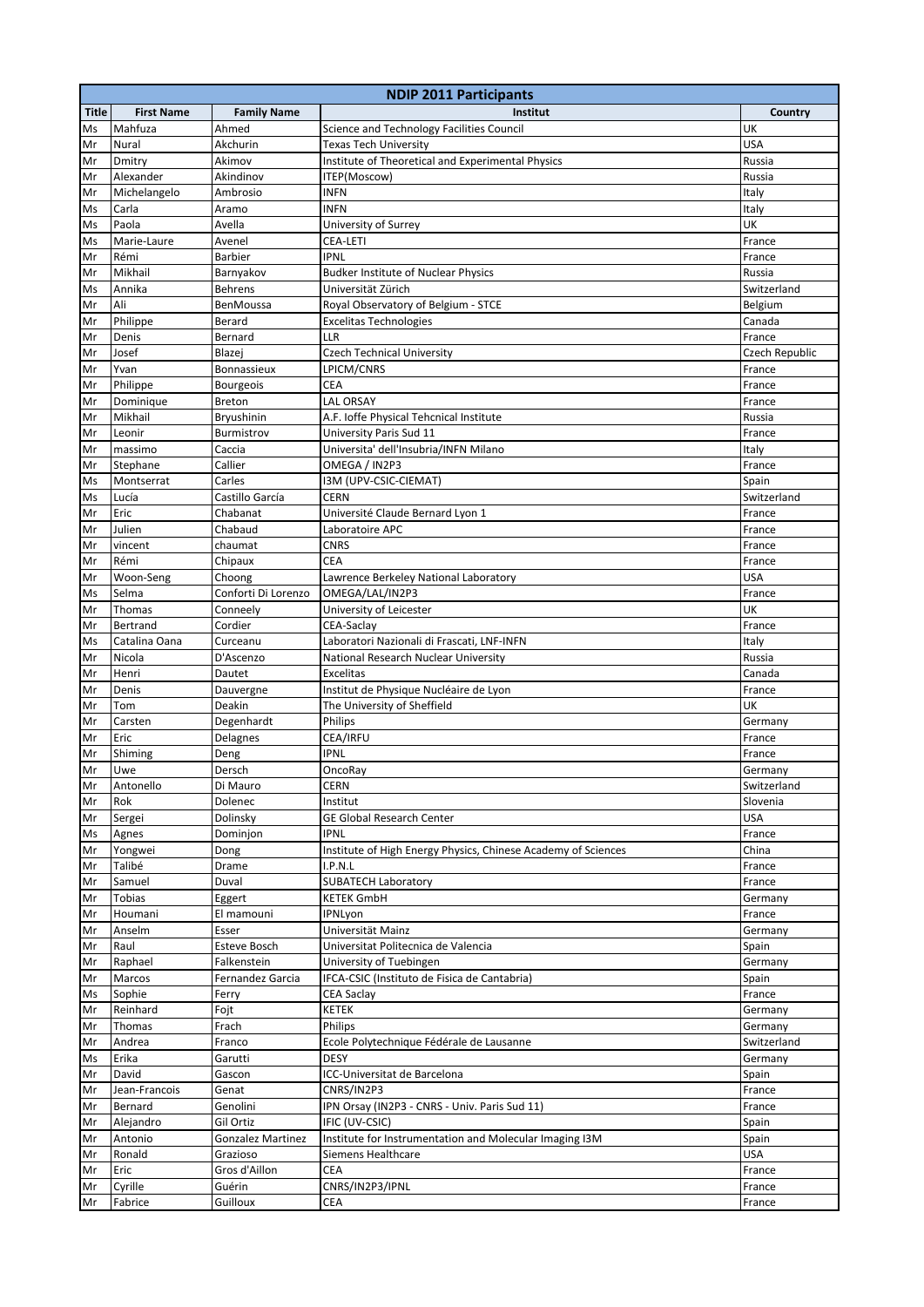| Mr | Stefan       | Gundacker      | <b>CERN</b>                                        | Switzerland     |
|----|--------------|----------------|----------------------------------------------------|-----------------|
| Mr | Yury         | Guz            | Institute for High Energy Physics                  | Russia          |
| Mr | Thierry      | Gys            | <b>CERN</b>                                        | Switzerland     |
| Mr | Dejun        | Han            | <b>Beijing Normal University</b>                   | China           |
| Mr | Conny        | Hansson        | ESA/ESTEC                                          | Netherlands The |
| Mr | Koji         | Hara           | KEK, High energy accelerator research organization | Japan           |
| Mr | Harry        | Hedler         | Siemens AG                                         | Germany         |
| Mr | Adriaan      | Heering        | University of Notre Dame                           | <b>USA</b>      |
| Mr | Matthieu     | Heller         | <b>CERN</b>                                        | Switzerland     |
| Mr | Ryotaro      | Honda          | <b>Tohoku University</b>                           | Japan           |
| Mr | Nicolas      | Hudin          | <b>IMNC</b>                                        | France          |
| Mr | Jan          | Huizenga       | Delft University of Technology                     | Netherlands The |
| Ms | Giulia       | Hull           | Insitute de Physique Nucleaire d'Orsay             | France          |
| Mr | Quentin      | Ingram         | PSI                                                | Switzerland     |
| Mr | <b>Bruno</b> | lob            | SYSTEMS DEVELOPMENT & SOLUTIONS                    | France          |
| Mr | Sune         | Jakobsen       | Niels Bohr Institute / CERN                        | Denmark         |
|    | Christian    | Jendrysik      | Max Planck Institute for Physics                   |                 |
| Mr |              |                |                                                    | Germany         |
| Mr | Christian    | Joram          | <b>CERN</b>                                        | Switzerland     |
| Mr | Oleg         | Kalekin        | University of Erlangen                             | Germany         |
| Mr | Ikuo         | Kanno          | Kyoto University                                   | Japan           |
| Ms | Oksana       | Kavatsyuk      | KVI/University of Groningen                        | Netherlands The |
| Mr | changlyong   | Kim            | <b>GE Healthcare</b>                               | USA             |
| Mr | Joel         | Kindem         | Digirad                                            | <b>USA</b>      |
| Mr | Thomas       | Kirn           | <b>RWTH Aachen</b>                                 | Germany         |
| Mr | Sergey       | Klemin         | <b>PULSAR</b>                                      | Russia          |
| Mr | Ivan         | Kotov          | Brookhaven National Laboratory                     | <b>USA</b>      |
| Mr | Thomas       | Krähenbühl     | <b>ETH Zurich</b>                                  | Switzerland     |
| Mr | Jon          | Lapington      | University of Leicester                            | UK              |
| Mr | Bongsoo      | Lee            | Konkuk University                                  | South Korea     |
| Mr | Stefano      | Levorato       | <b>INFN and Trieste University</b>                 | Italy           |
| Mr | Zhengwei     | Li             | Institute of High Energy Physics, CAS              | China           |
| Mr | Junhui       | Liao           | Université catholique de Louvain, Belgium          | Belgium         |
| Mr | Dmitry       | Liksonov       | <b>IMACISIO</b>                                    | France          |
|    | Olivier      | Limousin       | <b>CEA SACLAY</b>                                  |                 |
| Mr |              |                |                                                    | France          |
| Ms | Gabriela     | Llosa          | Instituto de Fisica Corpuscular                    | Spain           |
| Mr | Bayarto      | Lubsandorzhiev | Institute for Nuclear Research of RAS              | Russia          |
| Ms | Jihane       | Maalmi         | LAL Orsay                                          | France          |
| Mr | Mayer        | Marco          | <b>Hamamatsu Photonics</b>                         | Switzerland     |
| Mr | Jiri A.      | Mares          | Institute of Physics, AS CR                        | Czech Republic  |
| Mr | Luís         | Margato        | LIP-Coimbra                                        | Portugal        |
| Ms | Carole       | Marmonier      | Saint-Gobain Crystals                              | France          |
| Mr | Laurent      | Menard         | Université Paris Diderot, CNRS-IN2P3               | France          |
| Mr | Jacob        | Mendez         | Los Alamos National Laboratory                     | <b>USA</b>      |
| Mr | Yves         | Ménesguen      | <b>CEA</b>                                         | France          |
| Mr | Marius       | Metzger        | Hamamatsu Photonics                                | Switzerland     |
| Ms | Aline        | Meuris         | CEA                                                | France          |
| Ms | Alicja       | Michalowska    | CEA-Saclay                                         | France          |
| Mr | McClish      | Mickel         | Radiation Monitoring Devices, Inc                  | <b>USA</b>      |
| Mr | Oleg         | Mineev         | Institute for Nuclear Research of RAS              | Russia          |
| Mr | Razmik       | Mirzoyan       | Max-Planck-Institute for Physics                   | Germany         |
| Ms | Hiroko       | Miyamoto       | <b>RIKEN</b>                                       | Japan           |
| Ms | Rachel       | Montgomery     | University of Glasgow                              | UK              |
| Mr | Matteo       | Morrocchi      | <b>INFN</b>                                        | Italy           |
| Mr | Luis         | Moutinho       | University of Aveiro                               | Portugal        |
|    |              |                | CERN/Fermilab/INR                                  | Switzerland     |
| Mr | Yury         | Musienko       |                                                    |                 |
| Mr | Hiroshi      | Nakajima       | Osaka University                                   | Japan           |
| Mr | Isamu        | Nakamura       | <b>KEK</b>                                         | Japan           |
| Mr | Eugenio      | Nappi          | <b>INFN</b>                                        | Italy           |
| Mr | Christopher  | Naumann        | CNRS-IN2P3                                         | France          |
| Mr | Patrick      | Nedelec        | Universite Claude Bernard Lyon1                    | France          |
| Ms | Jelena       | Ninkovic       | Max Planck Institute for Physics                   | Germany         |
| Mr | Stéphane     | Normand        | <b>CEA LIST</b>                                    | France          |
| Mr | Hirokazu     | Odaka          | ISAS/JAXA                                          | Japan           |
| Mr | Tugdual      | Oger           | Subatech                                           | France          |
| Mr | Alan         | Owens          | European Space Agency                              | Netherlands The |
| Ms | Emilija      | Pantic         | <b>UCLA University of Californica Los Angeles</b>  | USA             |
| Mr | Thomas       | Patzak         | APC                                                | France          |
| Mr | Antoine      | Penguer        | <b>CNES</b>                                        | France          |
| Mr | Luciano      | Periale        | inaf-ifsi, infn                                    | Italy           |
|    | Vladimir     | Peskov         | <b>CERN</b>                                        | Switzerland     |
| Mr |              |                |                                                    |                 |
| Mr | David        | Petyt          | STFC Rutherford Appleton Laboratory                | UK              |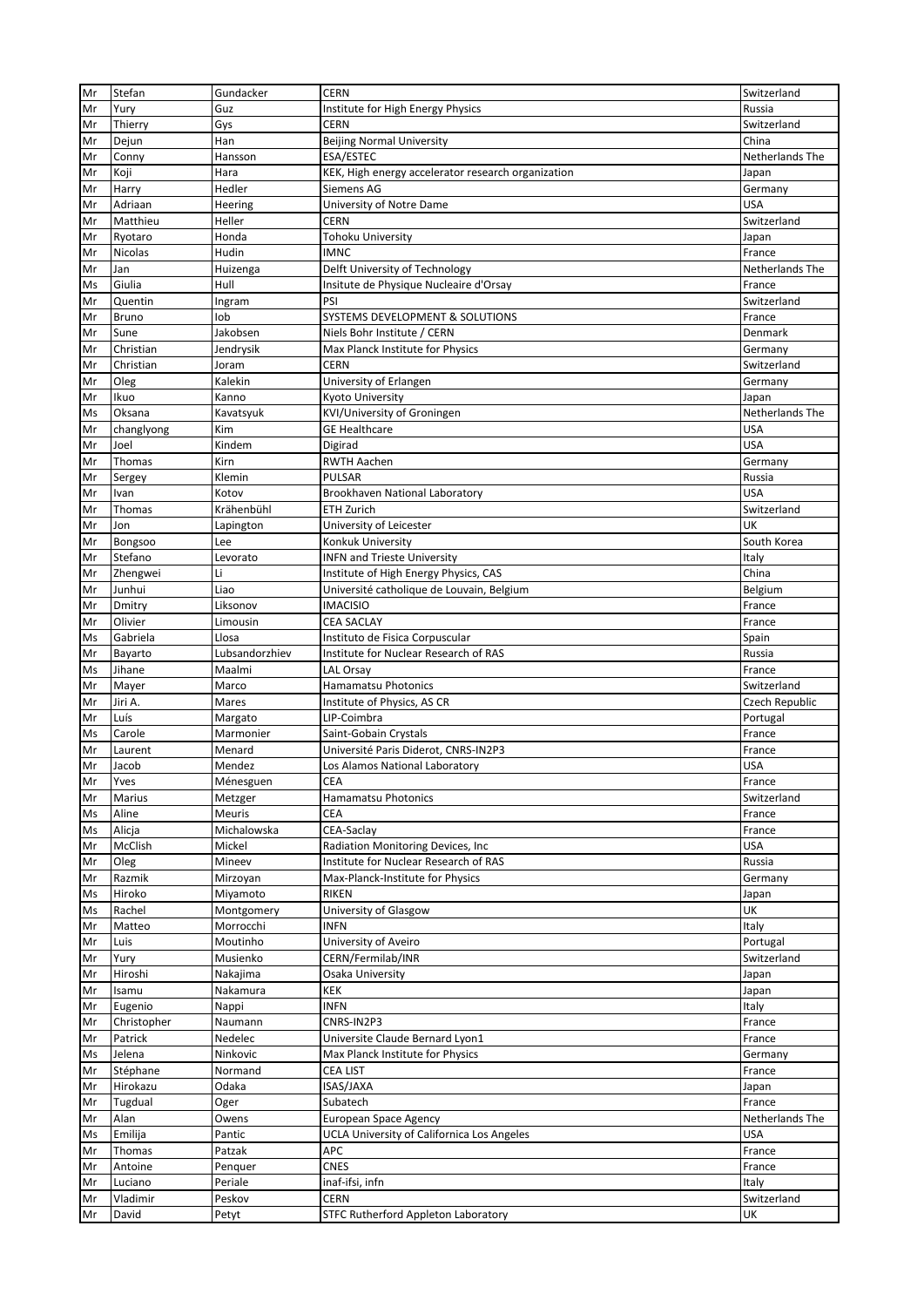| Mr       | Jean                    | Peyre            | <b>CNRS</b>                                                        | France                     |
|----------|-------------------------|------------------|--------------------------------------------------------------------|----------------------------|
| Ms       | Sandrine                | Pires            | <b>CEA Saclay</b>                                                  | France                     |
| Mr       | Roman                   | Poleshchuk       | Institute for Nuclear Research of RAS                              | Russia                     |
| Mr       | Sergey                  | Ponomarenko      | <b>ISPM RAS</b>                                                    | Russia                     |
| Mr       | Vladimir                | Popov            | Lintech                                                            | <b>USA</b>                 |
| Ms       | Elena                   | Popova           | <b>MEPhI</b>                                                       | Russia                     |
| Mr       | Joel                    | Pouthas          | <b>IPN Orsay</b>                                                   | France                     |
| Ms       | Véronique               | Puill            | CNRS IN2P3                                                         | France                     |
| Mr       | Sen                     | Qian             | The institute of High Energy Physics, Chinnese Academy of Sciences | China                      |
| Mr       | Simone                  | Rabaioli         | Universita' degli Studi dell'Insubria                              | Italy                      |
| Mr       | Fabrice                 | Retiere          | <b>TRIUMF</b>                                                      | Canada                     |
| Ms       | Marie-Helene            | Richard          | <b>IPNL</b>                                                        | France                     |
| Mr       | Fabio                   | Risigo           | UNIVERSITY OF INSUBRIA                                             | Italy                      |
| Mr       | Michael                 | Rissi            | Universitetet i Oslo                                               | Norway                     |
| Mr       | Pedro                   | Rodrigues        | LIP                                                                | Portugal                   |
| Mr       | Carlos                  | Santos           | Universidade de Aveiro                                             | Portugal                   |
| Mr       | Andreu                  | Sanuy            | University of Barcelona                                            | Spain                      |
| Mr       | Yuki                    | Sato             | Kyoto university                                                   | Japan                      |
|          |                         | Schaart          |                                                                    |                            |
| Mr<br>Mr | Dennis                  | Schilz           | Delft University of Technology<br><b>Excelitas Technologies</b>    | Netherlands The            |
| Mr       | Juergen<br>Stefan       | Seifert          | Delft University of Technology                                     | Germany<br>Netherlands The |
| Mr       | Dmitri                  | Seliverstov      |                                                                    | Russia                     |
|          |                         |                  | Petersburg Nuclear Physics Institute                               |                            |
| Ms       | Ekaterina<br>Maxim      | Shatova          | <b>Scientific Production Enterprise</b><br><b>DESY Zeuthen</b>     | Russia                     |
| Mr       |                         | Shayduk          |                                                                    | Germany                    |
| Mr       | Oswald<br>Gwennaëlle    | Siegmund         | University of California                                           | <b>USA</b>                 |
| Ms       |                         | Silbermann       | Institut de Physique Nucléaire de Lyon                             | France                     |
| Mr       | Alessandro<br>Bhartendu | Silenzi          | <b>DESY</b>                                                        | Germany                    |
| Mr       |                         | Singh            | <b>Banaras Hindu University</b>                                    | India                      |
| Ms       | Vera                    | Stankova         | Instituto de Física Corpuscular (IFIC)                             | Spain                      |
| Mr       | Alexey                  | Stoykov          | Paul Scherrer Institut                                             | Switzerland                |
| Mr       | klaus                   | Suhling          | King's College London                                              | UK                         |
| Mr       | Xilei                   | Sun              | Institute of High Energy Physics of Chinese Academy of Sciences    | China                      |
| Mr       | Yoshitaka               | Taira            | Nagoya University                                                  | Japan                      |
| Mr       | Alessandro              | Tarolli          | <b>FONDAZIONE BRUNO KESSLER</b>                                    | Italy                      |
| Mr       | Jean-Paul               | Tavernet         | LPNHE/UPMC                                                         | France                     |
| Mr       | Stefan                  | Tavernier        | Vrije Universiteit Brussel                                         | Belgium                    |
| Mr       | Fuyuki                  | Tokanai          | Yamagata Univ.                                                     | Japan                      |
| Mr       | José Francisco          | Toledo           | Universidad Poitécnica de Valencia                                 | Spain                      |
| Mr       | Fred                    | Uhlig            | Universitaet Erlangen-Nuernberg                                    | Germany                    |
| Mr       | Hein                    | Valk             | NXP semiconductors                                                 | Netherlands The            |
| Mr       | Jean-Charles            | Vanel            | LPICM/CNRS                                                         | France                     |
| Ms       | Eva                     | Vilella-Figueras | University of Barcelona                                            | Spain                      |
| Mr       | Sergey                  | Vinogradov       | Lebedev Physical Institute of RAS                                  | Russia                     |
| Mr       | Serguei                 | Vorobiov         | IN2P3/CNRS                                                         | France                     |
| Mr       | Florian                 | Wiest            | <b>KETEK GmbH</b>                                                  | Germany                    |
| Mr       | Stefan                  | Wirth            | Siemens AG                                                         | Germany                    |
| Mr       | <b>Bobing</b>           | Wu               | Insistitute of High Energy Physics, Chinese Academy of Sciences    | China                      |
| Mr       | Yupeng                  | Xu               | Institute of High Energy Physics, CAS                              | China                      |
| Mr       | Koei                    | Yamamoto         | HAMAMATSU PHOTONICS JAPAN                                          | Japan                      |
| Mr       | Koji                    | Yoshimura        | High Energy Accelerator Research Organization (KEK)                | Japan                      |
| Mr       | Gianmarco               | Zanda            | King's College London                                              | UK                         |
| Mr       | Donghua                 | Zhao             | CEA/SACLAY                                                         | France                     |
| Mr       | Carl                    | Zorn             | Jefferson Laboratory                                               | <b>USA</b>                 |

| <b>NDIP 2011 Exhibitors</b> |                   |                    |                        |           |
|-----------------------------|-------------------|--------------------|------------------------|-----------|
| <b>Title</b>                | <b>First Name</b> | <b>Family Name</b> | Company                | Country   |
| Mr                          | Mohammed          | <b>GHARBI</b>      | Bluenow/CAEN           | France    |
| Mr                          | Gianni            | DI MAIO            | Bluenow/CAEN           | Italy     |
| Mr                          | Graham            | <b>SPERRIN</b>     | <b>ETL</b>             | <b>UK</b> |
| Mr                          | Merien            | MILI               | Hamamatsu              | Japan     |
| Mr                          | Yuji              | <b>IWAI</b>        | Hamamatsu              | Japan     |
| Mr                          | Yuji              | <b>HOTTA</b>       | Hamamatsu              | Japan     |
| Mr                          | Arnaud            | <b>BIGONO</b>      | Hamamatsu              | France    |
| Mr                          | Jean-Charles      | LEFORT             | Hamamatsu              | France    |
| Mr                          | Chris             | <b>SMISSEN</b>     | <b>Hilger Crystals</b> | UK        |
| Mr                          | Dennis            | DAY                | <b>Hilger Crystals</b> | <b>UK</b> |
| Mr                          | Didier            | Perrodin           | <b>Hilger Crystals</b> | France    |
| Mr                          | Philippe          | <b>MARCHAIS</b>    | <b>HTDS</b>            | France    |
| Mr                          | <b>Nicolas</b>    | <b>MORIN</b>       | <b>HTDS</b>            | France    |
| Mr                          | Marc              | <b>Birkel</b>      | <b>HTDS</b>            | France    |